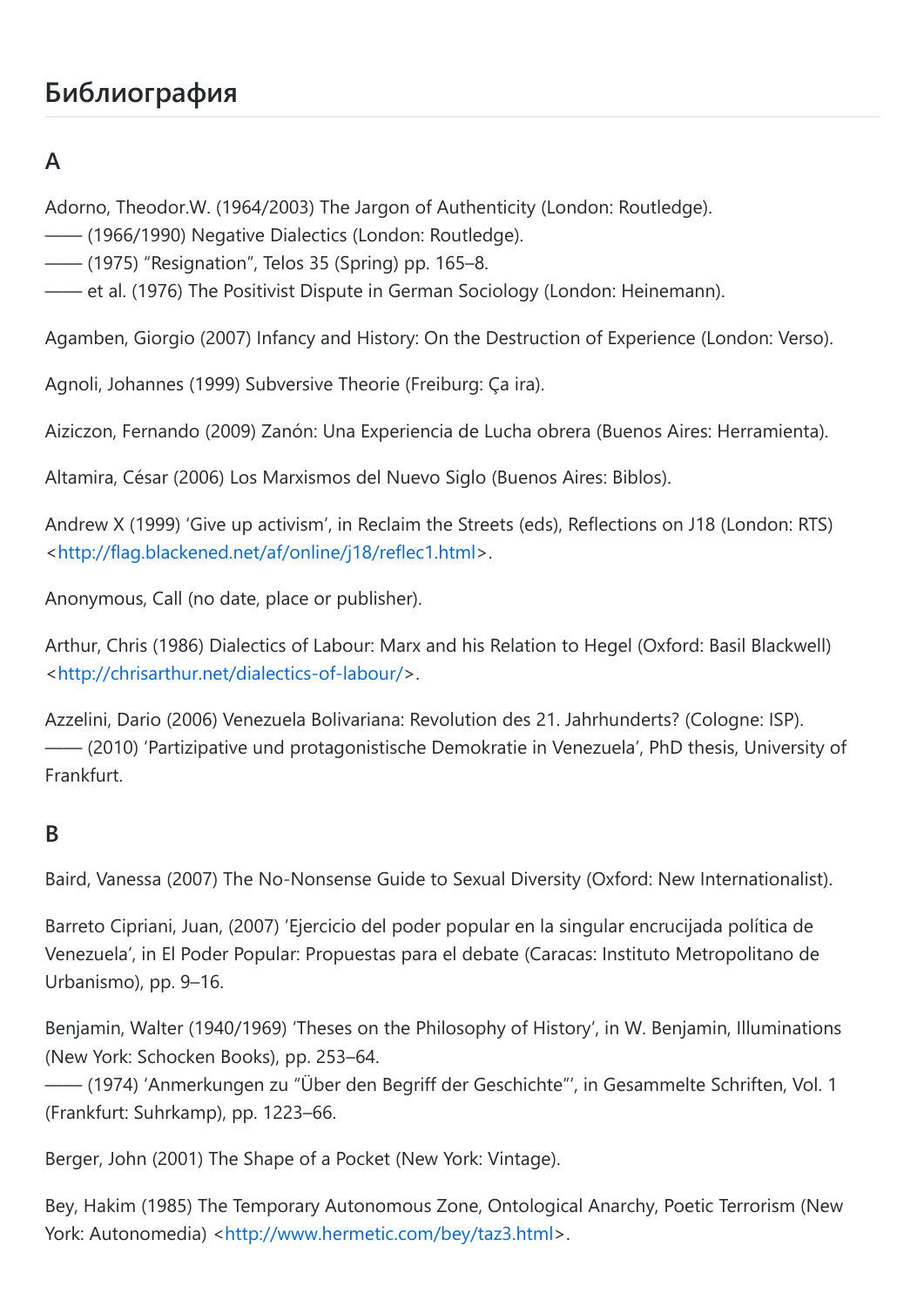Birkner, Martin (2007) 'Buchbesprechung: John Holloway, Edward Thompson: Blauer Montag. Über Zeit und Arbeitsdisziplin', Grundrisse, No. 22, pp. 66–7.

—— and Foltin, Robert (2006) (Post-)Operaismus: Von der Arbeiterautonomie zur Multitude (Stuttgart: Schmetterling Verlag).

Bloch, Ernst (1964) Tübinger Einleitung in die Philosophie (2 vols) (Frankfurt: Suhrkamp). —— (1959/1986) The Principle of Hope (3 vols) (Oxford: Basil Blackwell). 287

Böhm, Steffen, Ana Dinerstein and André Spicer (2010) '(Im)possibilities of Autonomy: Social Movements In and Beyond Capital, the State and Development', Social Movement Studies, Vol. 9, No. 1.

Bollier, David (2008) Viral Spiral: How the Commoners Built a Digital Republic of Their Own (New York/ London: The New Press) <[http://www.viralspiral.cc/sites/default/files/ViralSpiral.pdf>](http://www.viralspiral.cc/sites/default/files/ViralSpiral.pdf)

Boltanski, Luc and Eve Chiapello (1999/2007) The New Spirit of Capitalism (London: Verso).

Bonefeld, Werner (1995) 'Capital as Subject and the Existence of Labour', in Bonefeld, Gunn, Holloway and Psychopedis (1995), pp. 182–212.

—— (2004) 'On Postone's Courageous but Unsuccessful Attempt to Banish Class Antagonism from the Critique of Political Economy', Historical Materialism, Vol. 12, No. 3, pp. 103–24.

—— (2007) 'Notes on movement and uncertainty', in Harvie et al. (2007), pp. 265–72.

—— (ed) (2009a) Subverting the Present, Imagining the Future (New York: Autonomedia).

—— (2009b) 'The Permanence of Primitive Accumulation: Commodity Fetishism and Social Constitution', in Bonefeld (2009a), pp. 51–66

—— (2009c) 'History and Social Constitution: Primitive Accumulation is not Primitive', in Bonefeld (2009a), pp. 77–86

—— (2010) 'Abstract Labour: Against its Nature and On its Time', Capital and Class, forthcoming.

——, Richard Gunn and Kosmas Psychopedis (eds) (1992a) Open Marxism, Vol. 1. Dialectics and History (London: Pluto).

——, Richard Gunn and Kosmas Psychopedis (eds) (1992b) Open Marxism, Vol. 2. Theory and Practice (London: Pluto).

——, Richard Gunn, John Holloway and Kosmas Psychopedis (eds) (1995) Open Marxism, Vol. 3. Emancipating Marx (London: Pluto).

—— and Kosmas Psychopedis (2005) Human Dignity: Social Autonomy and the Critique of Capitalism (London: Ashgate). Bonnet, Alberto (2009) 'Antagonism and Difference: Negative Dialectics and Poststructuralism in view of the Critique of modern Capitalsm', in Holloway, Matamoros and Tischler (2009).

Borges, Jorge Luis (1941/2000a) 'Las Ruinas Circulares' in Ficciones (Buenos Aires: La Nación), pp. 49– 58.

—— (1941/2000b) "Tlön, Uqbar, Orbis Tertius", in Ficciones (Buenos Aires: La Nación), pp. 11–34.

Cafassi, Emilio (2002) Olla a Presión: Cacerolazos, Piquetes y Asambleas, sobre fuego argentino (Buenos Aires: Libros del Rojas).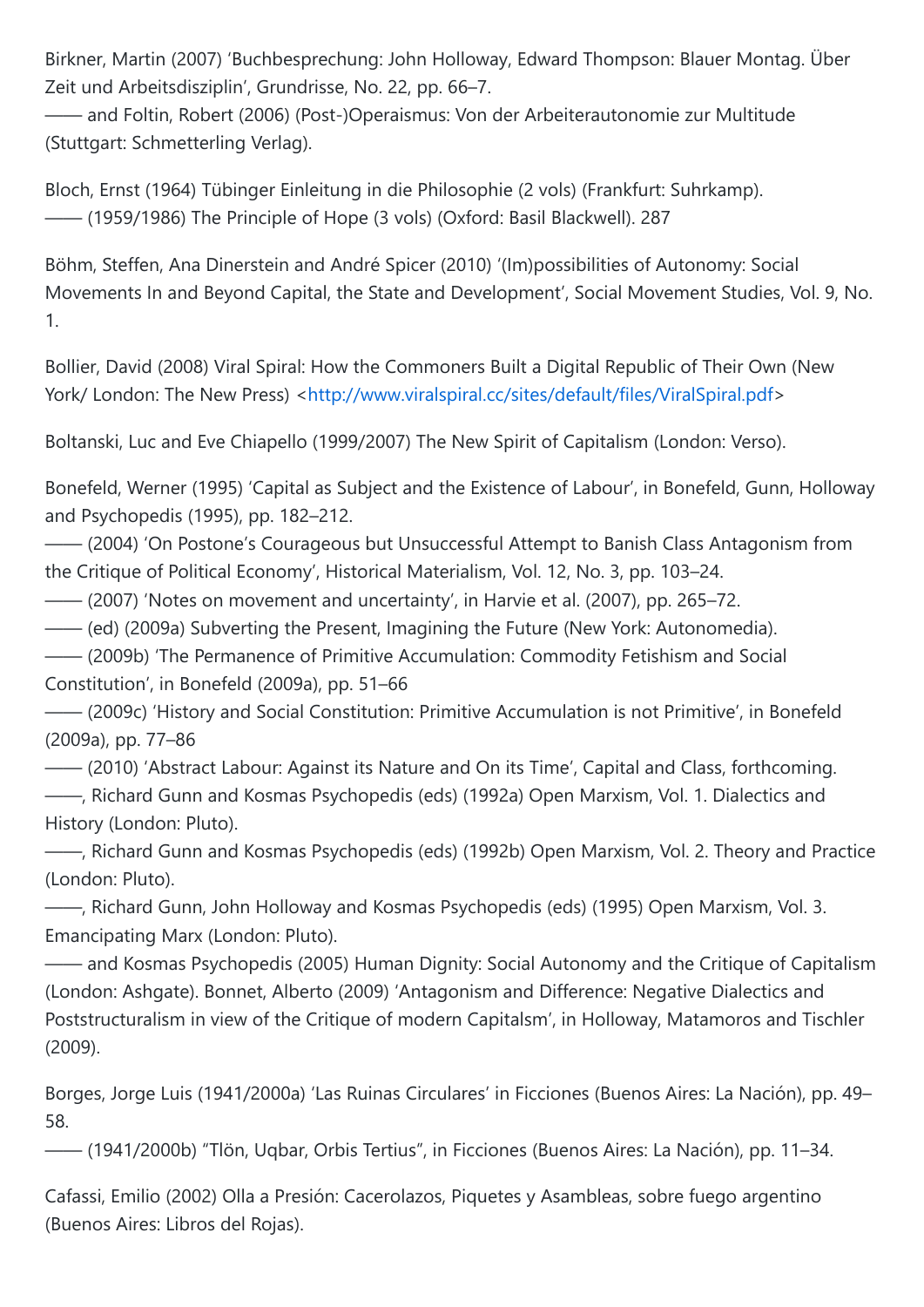Carlsson, Chris (2008) Nowtopia: How Pirate Programmers, Outlaw Bicyclists, and Vacant-Lot Gardeners are inventing the Future Today (Oakland, CA and Edinburgh: AK Press).

Ceceña, Ana Esther (2004) La Guerra por el agua y por la vida: Cochabamba – una experiencia de construcción comunitaria frente al neoliberalismo y al banco mundial (Cochabamba: Coordinadora de Defensa del Agua y de la Vida). Cecosesola (2003) Buscando una Convivencia harmonica (Barquisimeto: Cecosesola).

Chatterton, Paul (2006) Autonomy in the City? Reflections on the UK Social Centres Movement (Leeds: no publisher).

Clarke, Simon (1977/1991) 'Marxism, Sociology and Poulantzas' Theory of the State', Capital & Class, No. 2, pp. 1–31, reprinted in Clarke (1991), pp. 70–108.

—— (ed.) (1991) The State Debate (London: Macmillan). Cleaver, Harry (1979) Reading Capital Politically (London: Harvester Press).

—— (1992) 'The Inversion of Class Perspective in Marxian Theory: From Valorisation to Self-Valorisation', in Bonefeld, Gunn and Psychopedis (1992b).

—— (2006) ¿Socialismo? (Oaxaca: Ediciones ¡Basta!) (a modified version of an article originally published in Sachs (1992). Colectivo Situaciones (2002) 19 y 20: Apuntes para el nuevo Protagonismo social (Buenos Aires: De Mano a Mano).

—— (2009), Inquietudes en el impasse (Buenos Aires: Tinta Limón Ediciones) Commoner, The [<http://www.commoner.org.uk/02deangelis.pdf](http://www.commoner.org.uk/02deangelis.pdf)>.

Cuninghame, Patrick (2009) '"EduFactory": precarización de la producción del conocimiento y alternativas', Bajo el Volcán, No. 13, pp. 11–24.

## **D**

Davis, Mike (2006) Planet of Slums (London: Verso).

Day, Richard J.F. (2005) Gramsci is Dead: Anarchist Currents in the Newest Social Movements (London: Pluto Press).

De Angelis, Massimo (2000) 'Globalisation, New Internationalism and the Zapatistas', Capital and Class, No. 70, pp. 9–35.

—— (2007) The Beginning of History: Value Struggles and Global Capital (London: Pluto). —— and David Harvie (2009) '"Cognitive Capitalism" and the Rat-Race: How Capital Measures Immaterial Labour in British Universities', Historical Materialism, Vol. 17, No. 3, pp. 3–30.

Debord, Guy (1967/1995) The Society of the Spectacle (New York: Zone Books).

De Sousa Santos, Boaventura (2003) Democracia y Participación: El Ejemplo del Presupuesto Participativo (Barcelona: El Viejo Topo).

Dinerstein, Ana (2002) 'Regaining Materiality: Unemployment and the Invisible Subjectivity of Labour', in Dinerstein and Neary (2002), pp. 203–25.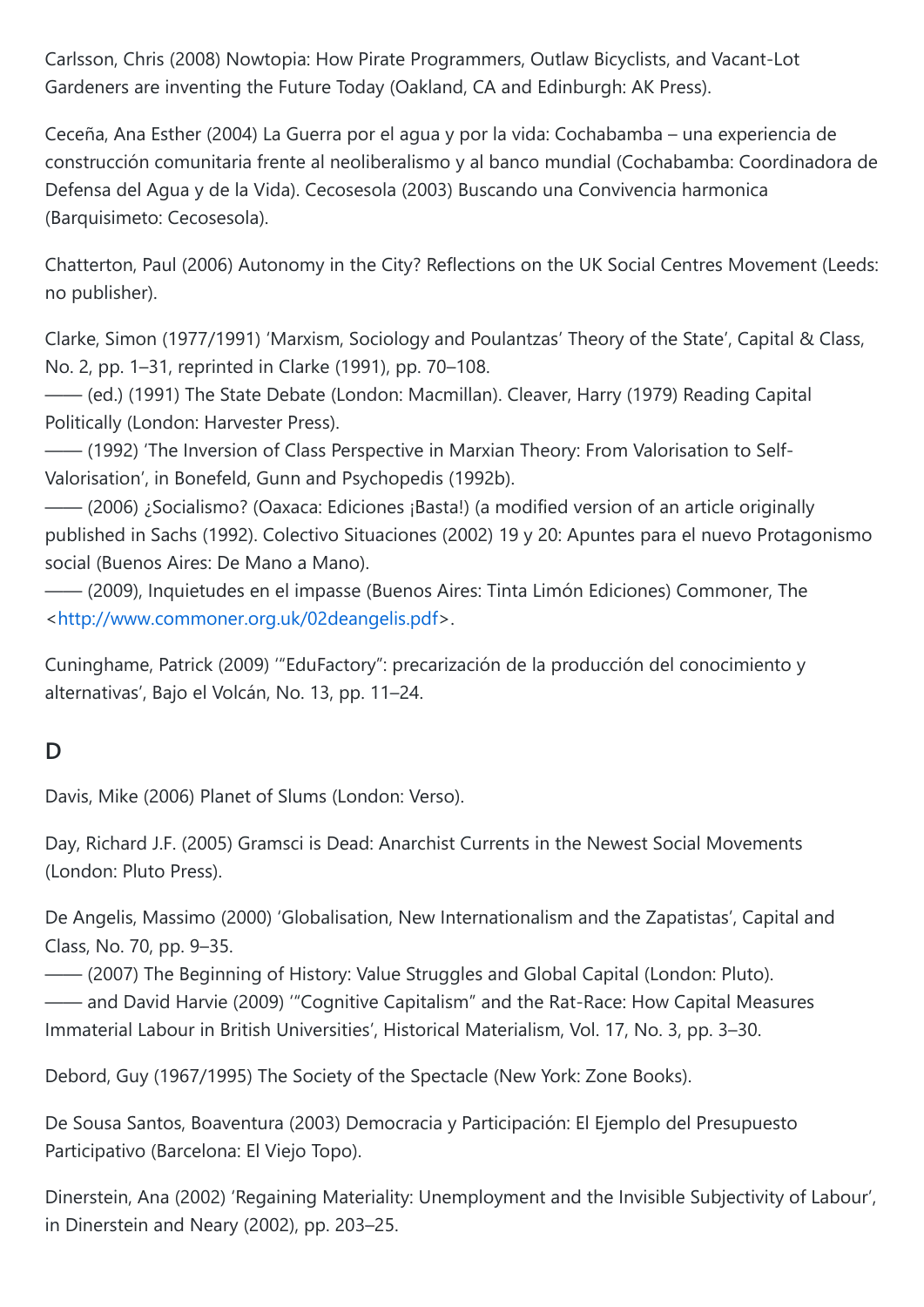—— and Neary, Mike (2002) The Labour Debate: An Investigation into the Theory and Reality of Capitalist Work (London: Ashgate).

Dunayevskaya, Raya (2002) The Power of Negativity, ed. and intro. Peter Hudis and Kevin B. Anderson (Lanham, MD: Lexington).

Dussel, Enrique (2006) 20 Tesis de Política (Mexico City: Siglo XXI).

Dyer-Witheford, Nick (2007) 'Commonism', Turbulence, No. 1, pp. 28–9.

## **E**

Ehrenreich, Barbara (2007) Dancing in the Streets. A History of Collective Joy (London: Granta Books).

Elson, Diane (1979) 'The Value Theory of Labour', in Elson, Diane (ed.), Value: The Representation of Labour in Capitalism (London/Atlantic Highlands, NJ: CSE Books/ Humanities Press), pp. 114–80.

Elytis, Odysseus (1959/1974) The Axion Esti (Pittsburgh, PA: University of Pittsburgh Press).

Esteva, Gustavo (2007a) 'The Asamblea Popular de los Pueblos de Oaxaca, APPO: A Chronicle of Radical Democracy', Latin American Perspectives, No. 152.

—— (2007b) 'APPOlogía', in Esteva et al., Los Movimientos Sociales y el Poder: La Otra Campaña y la Coyuntura Política Mexicana (Guadalajara: La Casa del Mago).

—— (2007c) 'Agenda y Sentido de los Movimientos Antisistémicos', talk presented in the Primer Coloquio Internacional In Memoriam Andrés Aubry, ' … Planeta Tierra: movimientos antisistémicos … ', San Cristóbal de las Casas, 13–17 December.

—— (2007d) 'Enclosing the Enclosers', Turbulence, No. 1, pp. 6–7.

—— (2009) 'Otra Mirada, Otra Democracia', talk presented in the Festival Mundial de la Digna Rabia, San Cristóbal de Las Casas, 4 January, unpublished ms.

ExArgentina (Alice Kreischer and Andreas Siekmann) (2004) Schritte zur Flucht von der Arbeit zum Tun/Pasos para huir del trabajo al hacer (Cologne: Verlag der Buchhandlung Walther König). —— (Alice Kreischer and Andreas Siekmann) (2006) La Normalidad (Buenos Aires: Palais de Glace).

Exner, Andreas et al. (eds) (2005) Losarbeiten – Arbeitslos? Globalisierungskritik und die Krise der Arbeitsgesellschaft (Münster: Unrast Verlag).

EZLN (Ejército Zapatista de Liberación Nacional) (1994) !Zapatistas! Documents of the New Mexican Revolution (New York: Autonomedia).

—— (Ejército Zapatista de Liberación Nacional) (1996) Crónicas Intergalácticas: Primer Encuentro Intercontinental por la Humanidad y contra el Neoliberalismo (Mexico City: EZLN).

#### **F**

Fanon, Franz (1961/2001) The Wretched of the Earth (London: Penguin).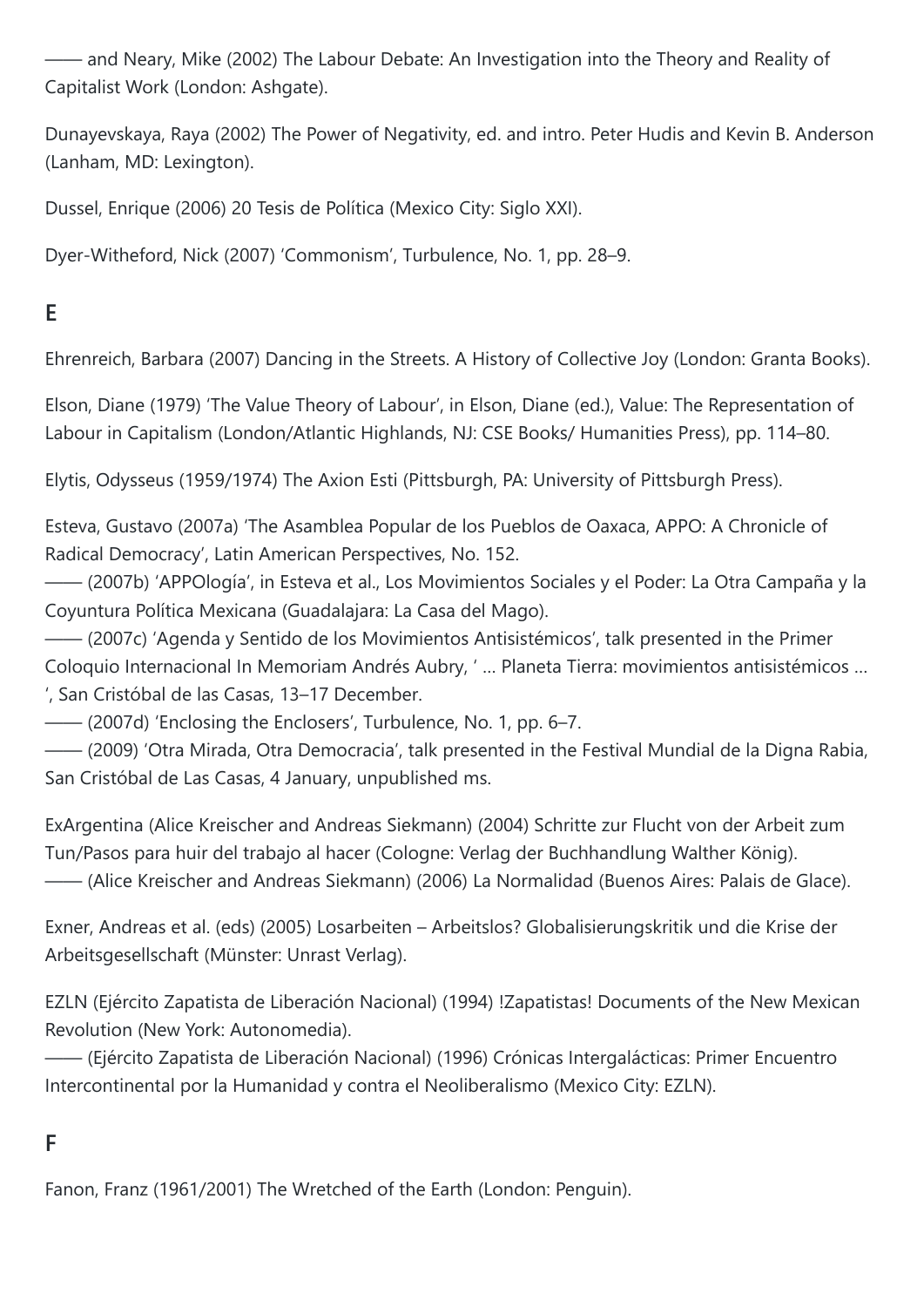Federici, Silvia (2004) Caliban and the Witch: Women, the body and primitive accumulation (New York: Autonomedia).

Fernández, Ana María et al. (2006) Política y Subjetividad: Asambleas barriales y Fábricas recuperadas (Buenos Aires: Tinta Limón).

Figueroa, Nashyeli (2008) 'Autonomía vis a vis Habitus. La experiencia urbana del colectivo Espiral 7', Master's thesis, Instituto de Ciencias Sociales y Humanidades, Benemérita Universidad Autónoma de Puebla.

Flores, Toty (ed.) (2005) De la Culpa a la Autogestión: Un recorrido del Movimiento de Trabajadores Desocupados de La Matanza (Buenos Aires: Peña Lillo/Ediciones Continente).

Foster, John Bellamy (2000) Marx's Ecology: Materialism and Nature (New York: Monthly Review Press).

Foucault, Michel (1975/1977) Discipline and Punish (London: Penguin Books).

Free Association (2005) Event Horizon (Leeds: Free Association).

—— (2006) What is a Life? Movements, social centres and collectve transformations (Leeds: Free Association).

—— (2007) 'Worlds in Motion', Turbulence, No. 1, pp. 26–7.

—— (2010) 'Six Impossible Things Before Breakfast: Antagonism, Neo-liberalism and Movements', forthcoming in Antipode.

Fuentes Díaz, Antonio (2006) Linchamientos. Fragmentación y respuesta en el México Neoliberal (Puebla: Editorial BUAP).

#### **G**

Gelderloos, Peter (2007) How Nonviolence Protects the State (Cambridge, MA: South End Press).

Ghiotto, Luciana (2005) 'El camino hacia la Cumbre de los Pueblos. La resistencia en movimiento', in Gambina, Julio (ed.) Moloch siglo XXI; a propósito del imperialismo y las Cumbres (Buenos Aires: Ediciones del Centro Cultural de la Cooperacion), pp. 209-20.

Gibson, Chris (1997) 'Subversive Sites: Raves, Empowerment and the Internet' [<www.cia.com.au/peril/youth/chris1.pdf>](https://md2pdf.netlify.app/www.cia.com.au/peril/youth/chris1.pdf).

Gómez, Luis (2006) El Alto de Pie: Una Insurrección Aymara en Bolivia (La Paz: Textos Rebeldes).

Gómez Carpinteiro, Francisco (2009) 'La huella del sujeto. La Otra Campaña, otra epistemología', unpublished ms.

González, Juquila (2009) 'Vida cotidiana, escuelas autónomas en la lucha zapatista: radicalidad, encrucijadas y suenos de esperanza en la orbita de la insubordinacion: Caracol I La Realidad y Caracol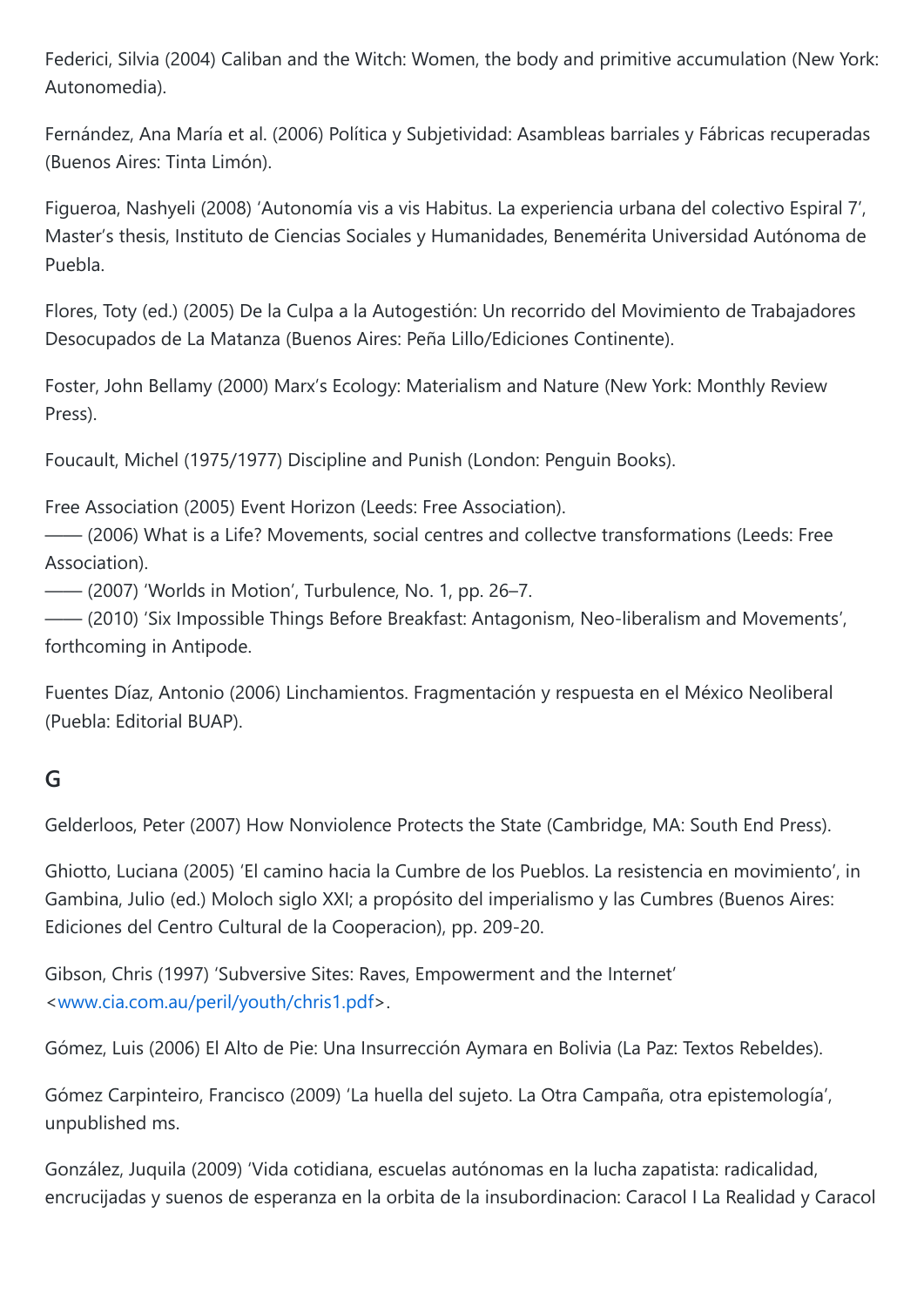V Roberto Barrios', PhD thesis, Instituto de Ciencias Sociales y Humanidades, Benemerita Universidad Autonoma de Puebla.

Gordon, Natasha and Chatterton, Paul (2004) Taking Back Control: A Journey through Argentina's Popular Uprising (Leeds: School of Geography, University of Leeds).

Graeber, David (2002) 'The New Anarchists', New LeftReview, No. 202 [<http://www.newleftreview.org/A2368>](http://www.newleftreview.org/A2368).

Gregorčič, Marta (2008) 'Phantom, irresponsibility, or fascism in disguise', in Zorn, Jelka and Uršula Lipovec Cˇebron (eds) Once upon an Erasure: From Citizens to Illegal Residents in Republic of Slovenia (Ljubljana: Študentska zalozba),pp. 115-32.

Grey, Sir George (1841) Journals of Two Expeditions ofDiscovery in North-West and WesternAustralia, During the Years 1837, 38, and39 ... 2 vols. (London: Boone).

Guattari, Félix and Toni Negri (1985/1990) Communists like us: New Spaces of Liberty, New Lines of Alliance (New York: Semiotext(e)).

Gunn, Richard (1985/1995) 'The Only Real Phoenix: Notes on Apocalyptic and Utopian Thought', Edinburgh Review, No. 71, reprinted in Macdonald, Murdo (ed.) Nothing Is Altogether Trivial: An Anthology of Writing from Edinburgh Review (Edinburgh: Edinburgh University Press), pp. 124–39. —— (1987) 'Notes on "Class"', Common Sense, No. 2.

—— (1992) 'Against Historical Materialism: Marxism as a First-order Discourse', in Bonefeld, Gunn and Psychopedis (1992b), pp. 1–45.

Gusinde, Martin (1931/1961) The Yamana 5 vols (New Haven, CT: Human Relations Area Files).

Gutiérrez Aguilar, Raquel (2009) Los Ritmos del Pachakuti: levantamiento y movilización en Bolivia (2000–2005) (Mexico City: Bajo Tierra and Sisifo Ediciones).

—— and Jaime Iturri Salmón (1995): Entre Hermanos: porque queremos seguir siendo rebeldes es necesaria la subversión de la subversión (La Paz: Kirius).

#### **H**

Habermann, Friederike (2004) Aus der Not eine andere Welt: Gelebter Widerstand in Argentinien (Konigstein/Taunus: Ulrike Helmer Verlag).

—— (2009) Halbinseln gegen den Strom: Anders leben und wirtschaften im Alltag (Königstein/Taunus: Ulrike Helmer Verlag).

Hanloser, Gerhard and Karl Reitter(2008) Der bewegte Marx: Eine einfuhrende Kritik des Zirkulationsmarxismus (Munster: Unrast Verlag).

Hardt, Michael (2009) 'Amor zapatista', talk presented in the Festival Mundial de la Digna Rabia, San Cristóbal de las Casas, 4 January, unpublished ms.

—— and Antonio Negri (2000) Empire (Cambridge, MA: Harvard University Press).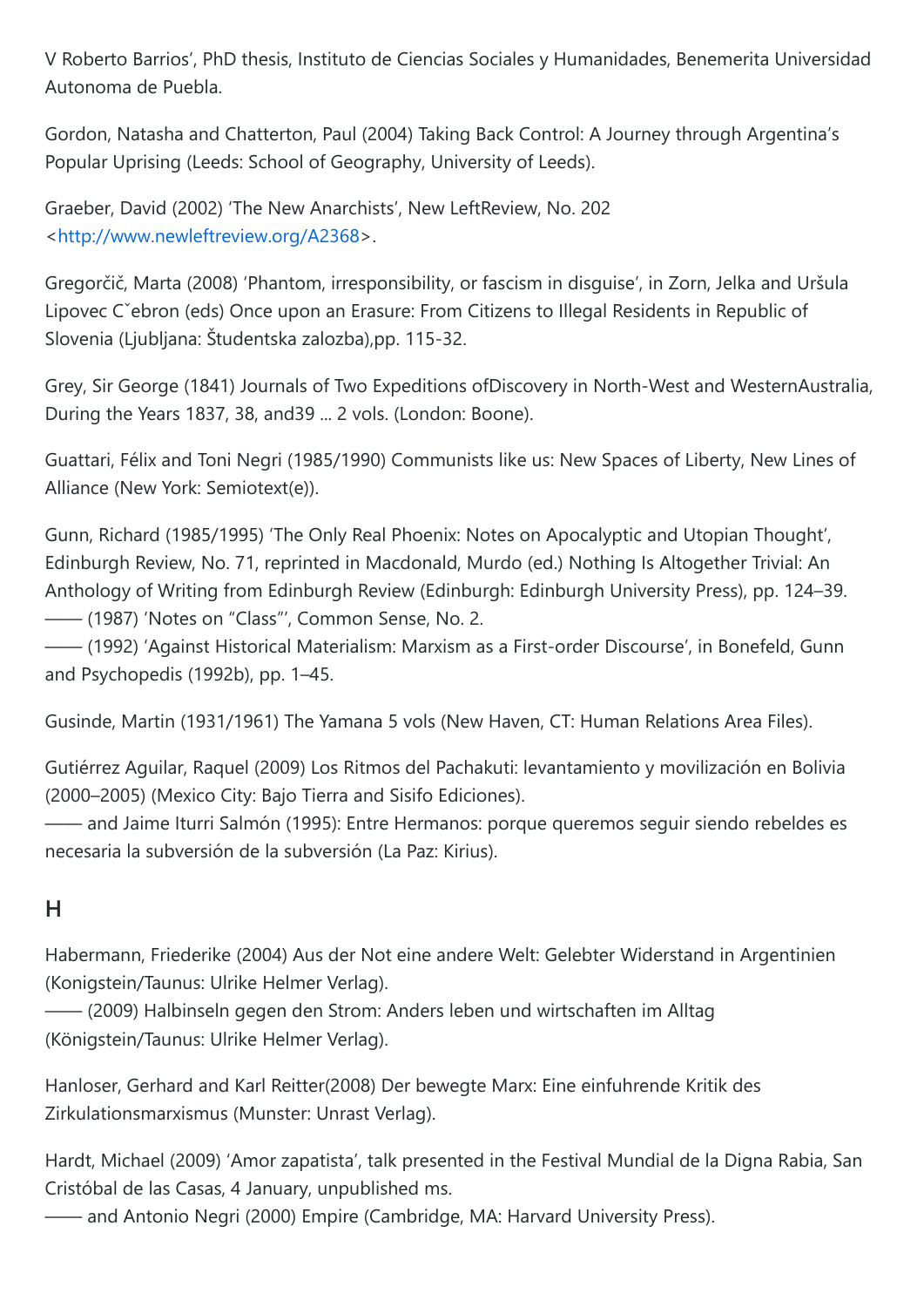—— (2004) Multitude (London/New York: Penguin Press).

—— (2009) Commonwealth (Cambridge, MA: Harvard University Press).

Harvey, David (2003) The New Imperialism (Oxford: Oxford University Press).

Harvie, David (2006) 'Value-production and struggle in the classroom', Capital and Class, No. 88 (Spring), pp. 1–32.

——, Keir Milburn, Ben Trott and David Watts (eds) (2007) Shut them Down! The G8, Gleneagles 2005 and the Movement of Movements (London: Dissent/ Autonomedia).

Heinrich, Michael (2005) Kritik der politischen Ökonomie: Eine Einführung (Stuttgart: Schmetterling Verlag).

Hodkinson, Stuart and Paul Chatterton (2006) 'Autonomy in the city?', City, Vol. 10, No. 3, pp. 305– 315.

Holloway, John (1980/1991) 'The State and Everyday Struggle', in Clarke (1991), pp. 225–59.

—— (2002) 'Class and Classification', in Dinerstein and Neary (2002), pp. 27–40.

—— (2002/2005) Change the World without taking Power (London: Pluto) Expanded edn 2005.

—— (ed) (2004) Clase=Lucha (Buenos Aires/Puebla: Herramienta/BUAP).

—— , Fernando Matamoros and Sergio Tischler (2008) Zapatismo. Reflexión teórica y subjetividades emergentes (Buenos Aires/Puebla: Herramienta/ BUAP).

—— , Fernando Matamoros and Sergio Tischler (eds) (2009) Negativity and Revolution: Adorno and Political Activism (London: Pluto).

—— and Sol Picciotto (1978) State and Capital: A Marxist Debate (London: Edward Arnold).

—— and Vittorio Sergi (2007) 'Of Stones and Flowers: A Dialogue'

[<http://uppingtheanti.org/node/2767](http://uppingtheanti.org/node/2767)>.

Honderich, Ted (ed.) (1995) The Oxford Companion to Philosophy (Oxford/ New York: Oxford University Press).

Horkheimer, Max (1937/1972) 'Traditional and Critical Theory', in M. Horkheimer, Critical Theory: Selected Essays (New York: Seabury Press), pp. 188–243.

—— (1937/1992) 'Traditionelle und kritische Theorie', in M. Horkheimer, Traditionelle und kritische Theorie (Frankfurt: Fischer Verlag).

—— (1946/2004) Eclipse of Reason (London/New York: Continuum).

—— and Adorno, Theodor W. (1947/1979) Dialectic of Enlightenment (London: Verso). Howard, M.C and J.E. King (1989) A History of Marxian Economics, Vol. I, 1883–1929 (London: Macmillan).

—— (1992) A History of Marxian Economics, Vol. II, 1929–1990 (London: Macmillan).

## **I**

INCITE! Women of Color against Violence (2007) The Revolution will not be Funded (Cambridge, MA: South End Press). Jay, Martin (1984) Marxism and Totality. The Adventures of a Concept from Lukács to Habermas (Berkeley: University of California Press).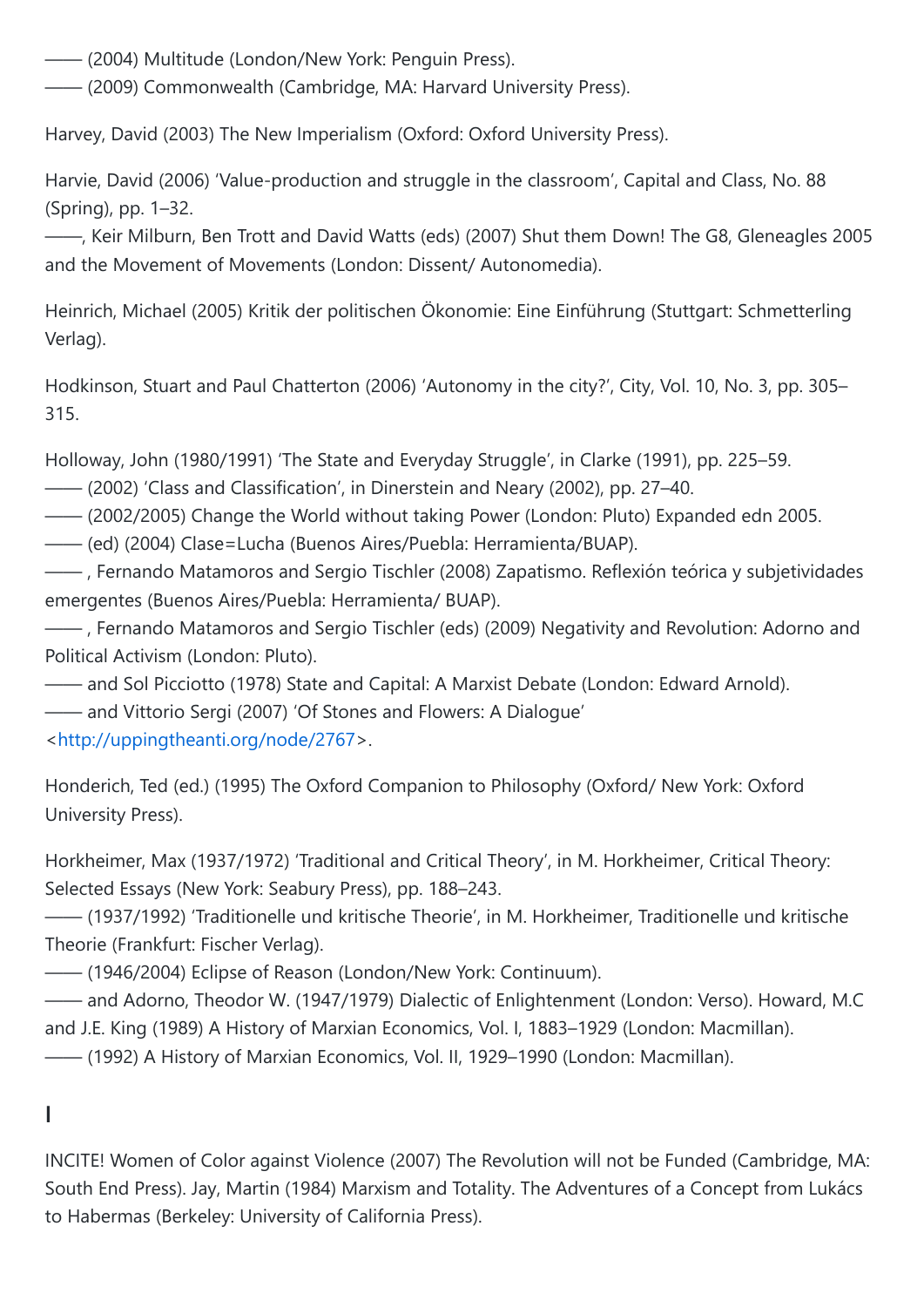**J**

June 18 (n.d.) 'Reflections on June 18: discussion papers on the politics of the global day of action in financial centres on June 18th 1999' <http://flag.blackened.net/af/online/j18/>.

Juris, Jeffrey S. (2008) Networking Futures: The Movements against Corporate Globalisation (Durham, NC/London: Duke University Press).

## **K**

Kastner, Jens (2006) 'Fallen lassen! Anmerkungen zur Repressionshypothese', Grundrisse, No. 19, pp. 50–55.

—— and Spörr, Elisabeth Bettina (2008) Nicht alles tun/Cannot do everything (Münster: Unrast Verlag).

Kohan, Walter O. (2003) Infância: Entre Educaçao e Filosofia (Belo Horizonte: Autêntica).

Krisis Gruppe (1999/2004) Manifest gegen die Arbeit (Erlangen: Krisis), available in English as Manifesto against Labour <[http://www.giga.or.at/others/krisis/manifesto-against-labour.html>](http://www.giga.or.at/others/krisis/manifesto-against-labour.html).

#### **L**

La Boétie, Étienne (1548/2002) Le Discours de la Servitude volontaire (Paris: Éditions Payot & Rivages), English translation by Harry Kurz published under the title Anti-Dictator (New York: Columbia University Press, 1942) <[http://www.constitution.org/la\\_boetie/serv\\_vol.htm>](http://www.constitution.org/la_boetie/serv_vol.htm).

La Vaca (2004) Sin Patrón: Fábricas y empresas recuperadas por sus trabajadores. Una historia, una guía (Buenos Aires: La Vaca).

Lee, Richard (1969) 'Kung Bushmen Subsistence: An Input-Output Analysis', in A. Vayda (ed.), Environment and Cultural Behaviour (Garden City, NY: Natural History Press) <[<http://www.pacificecologist.org/archive/18/pe18-> hunter-gatherers.pdf] (<http://www.pacificecologist.org/archive/18/pe18-> hunter-gatherers.pdf)>.

Leeds May Day Group (2004) Moments of Excess (Leeds: Leeds May Day Group).

Lenin, Vladimir Illich (1902/1968) '"Left-wing" Communism – An infantile disorder', in Lenin, Selected Works (Moscow: Progress Publishers), pp. 512–85. —— (1902/1977): What is to be Done? in Lenin, Collected Works (Moscow: Progress Publishers) Vol. 5, pp. 349–529.

Lewkowicz, Ignacio (2004) Pensar sin Estado: La Subjetividad en la era de la fluidez (Buenos Aires: Paidós).

Lohoff, Ernst (2008) 'Die Anatomie der Charaktermaske: Kritische Anmerkungen zu Franz Schandls Aufsatz "Maske und Charakter"', Krisis, No. 32, pp. 140–58.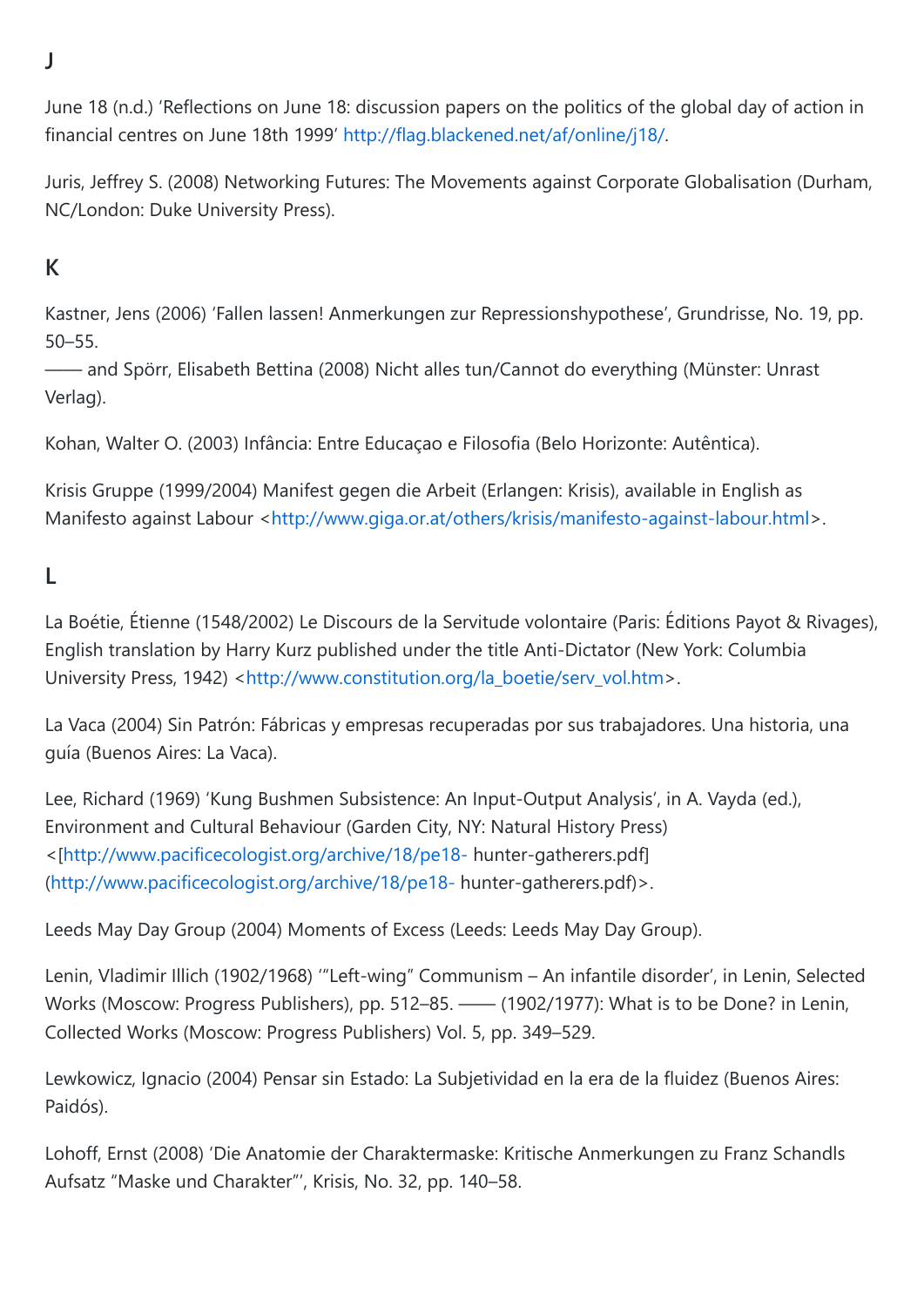López, Néstor (2006) 'Carta abierta a Ricardo Antunes', 9 December [<http://www.herramienta.com.ar/content/aporte-al-debate-sobre-el-trabajo-abstracto](http://www.herramienta.com.ar/content/aporte-al-debate-sobre-el-trabajo-abstracto)>.

Löwy, Michael (2000) L'Étoile du matin: surréalisme et marxisme (Paris: Syllepse).

Lukács, Georg (1923/1988) History and Class Consciousness: Studies in Marxist Dialectics (Cambridge, MA: MIT Press).

—— (1980) The Ontology of Social Being Vol. 3 Labour (London: Humanities).

—— Luxemburg, Rosa (1906/1970) 'The Mass Strike, the Political Party and the Trade Unions', in M.A. Waters (ed.) Rosa Luxemburg Speaks (New York: Pathfinder Press).

#### **M**

Machado, Antonio (1912/2007) 'Campos de Castilla', in Poesías completas (Madrid: Editorial Espasa Calpe). 293

Mamani Ramírez, Pablo (2005) Microgobiernos Barriales: Levantamiento de la Ciudad de El Alto (octubre 2003) (El Alto: Centro Andino de Esudios Estratégicos).

Mance, Euclides André (2007), 'Solidarity Economics', Turbulence, No. 1, pp. 18–19.

Mandel, Ernest (1962/1971) Marxist Economic Theory (London: Merlin Press).

Marcos, Subcomandante Insurgente (2009) 'Siete Vientos en los Calendarios y Geografías de abajo', talks presented in the Festival Mundial de la Digna Rabia, San Cristóbal de las Casas, 2–5 January [<http://enlacezapatista.ezln.org.mx/comision-sexta/1201](http://enlacezapatista.ezln.org.mx/comision-sexta/1201)>.

Marcuse, Herbert (1941/1969) Reason and Revolution (London: Routledge and Kegan Paul).

—— (1956/1998) Eros and Civilisation. A Philosophical Inquiry into Freud (London: Routledge).

—— (1964/1968) One Dimensional Man (London: Sphere).

—— (1969/2000) An Essay on Liberation (Boston, MA: Beacon).

Marx, Karl (1843/1975) 'On the Jewish Question', in Karl Marx and Frederick Engels, Collected Works, Vol. 3 1843–1844 (London, Lawrence & Wishart), pp. 146–74.

—— (1844/1975a) 'Introduction to the Contribution to the Critique of Hegel's Philosophy of Law', in Karl Marx and Frederick Engels, Collected Works, Vol. 3 1843–1844 (London, Lawrence & Wishart), pp. 175–87.

—— (1844/1975b), Economic and Philosophical Manuscripts of 1844, in Karl Marx and Frederick Engels, Collected Works, Vol. 3 1843–1844 (London, Lawrence & Wishart), pp. 229–346.

—— (1845/1976), 'Theses on Feuerbach', in Karl Marx and Frederick Engels, Collected Works, Vol. 5 1845–1847(London, Lawrence & Wishart), pp. 3–5. —— (1857/1973) Grundrisse (London: Penguin).

—— (1859/1971) A Contribution to the Critique of Political Economy (London: Lawrence & Wishart).

—— (1867/1965), Capital, Vol. 1 (Moscow: Progress Publishers).

- —— (1867/1985) Das Kapital, Vol. 1 (Berlin: Dietz Verlag).
- —— (1867/1990), Capital, Vol. 1 (London: Penguin Books).
- —— (1867/1987), 'Letter of Marx to Engels, 24.8.1867', in Karl Marx and Frederick Engels, Collected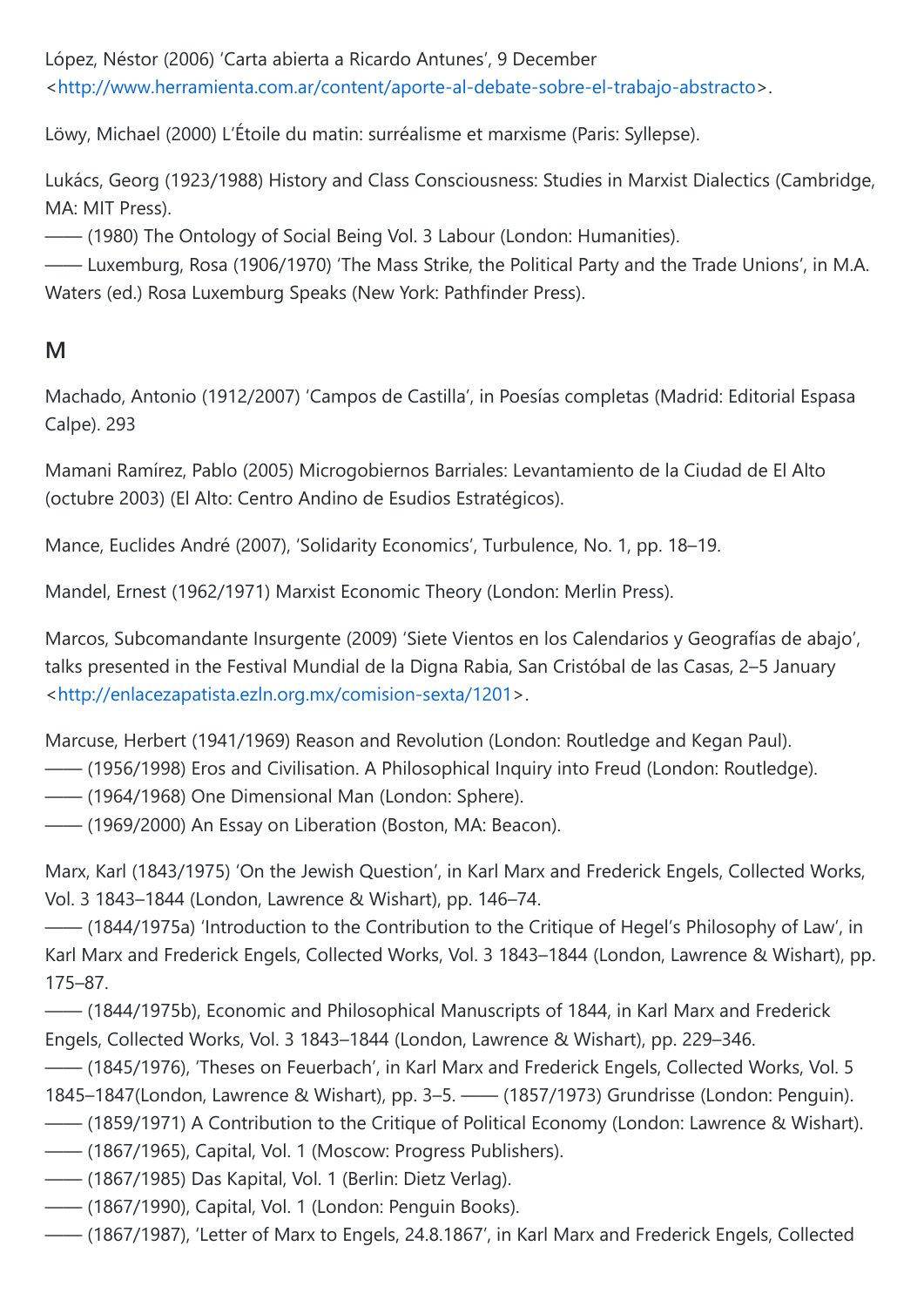Works Vol. 42 (London: Lawrence & Wishart), p. 407.

—— (1894/1971) Capital, Vol. 3 (London: Lawrence & Wishart).

—— (1894/1976) Capital Vol. 3, trans. Ben Fowkes (London: Penguin, 1976).

—— and Friedrich Engels (1845/1976), The German Ideology, in Karl Marx and Frederick Engels, Collected Works, Vol. 5 1845–1847 (London, Lawrence & Wishart), pp. 19–539. —— and Friedrich Engels (1848/1976), The Communist Manifesto in Karl Marx and Frederick Engels, Collected Works, Vol. 6 1845–1848 (London, Lawrence & Wishart), pp. 477–519.

Matamoros, Fernando (2005) Memoria y Utopía en México: Imaginarios en la génesis del neozapatismo (Jalapa/Puebla: Universidad Veracruzana/BUAP).

Mattick, Paul (1969/1974) Marx & Keynes (London: Merlin Press). —— (1981) Economic Crisis and Crisis Theory (London: Merlin Press).

Mattini, Luis (2000) La Política como Subversión (Buenos Aires: De la campana).

Mayr, Otto (1989) Authority, Liberty and Automatic Machinery in Early Modern Europe (Baltimore, MD and London: Johns Hopkins Press).

Mazzeo, Miguel (2007) El Sueño de una Cosa: Introducción al Poder Popular (Buenos Aires: Editorial El Colectivo).

—— et al. (2007) Reflexiones sobre Poder Popular (Buenos Aires: Editorial el Colectivo).

Memos, Christos (2009) 'Greece December 2008: Crisis, Revolt and Hope', Unpublished ms., forthcoming in Spanish in Bajo el Volcán, No. 14.

Mieli, Mario (1980) Homosexuality and Liberation: Elements of a Gay Critique (London: Gay Men's Press).

More, Thomas (1516/1965) Utopia (London: Penguin).

MTD de Solano and Colectivo Situaciones (2002) La Hipótesis 891: Más allá de los Piquetes (Buenos Aires: Ediciones de Mano en Mano).

Muñoz, Mariana (2010) 'El espejo negro del anarquismo', PhD thesis, Instituto de Ciencias Sociales y Humanidades, Benemérita Universidad Autónoma de Puebla.

Navarro Trujillo, Mina Lorena (2008) 'Sociedades en Movimiento: la izquierda autónoma argentina a la luz de las experiencias del MTD Solano y el Frente Popular Darío Santillán (2003–2007)', Master's thesis, Instituto Mora, Mexico City.

Negri, Antonio (2003) Time for Revolution (London/New York: Continuum). —— (2008) Goodbye Mr. Socialism (New York: Seven Stories Press).

Nicanoff, Sergio (2007) 'Prólogo', in Mazzeo (2007), pp. 9–13.

Notes from Nowhere (2003) We are everywhere: The irresistible rise of global anticapitalism (London: Verso).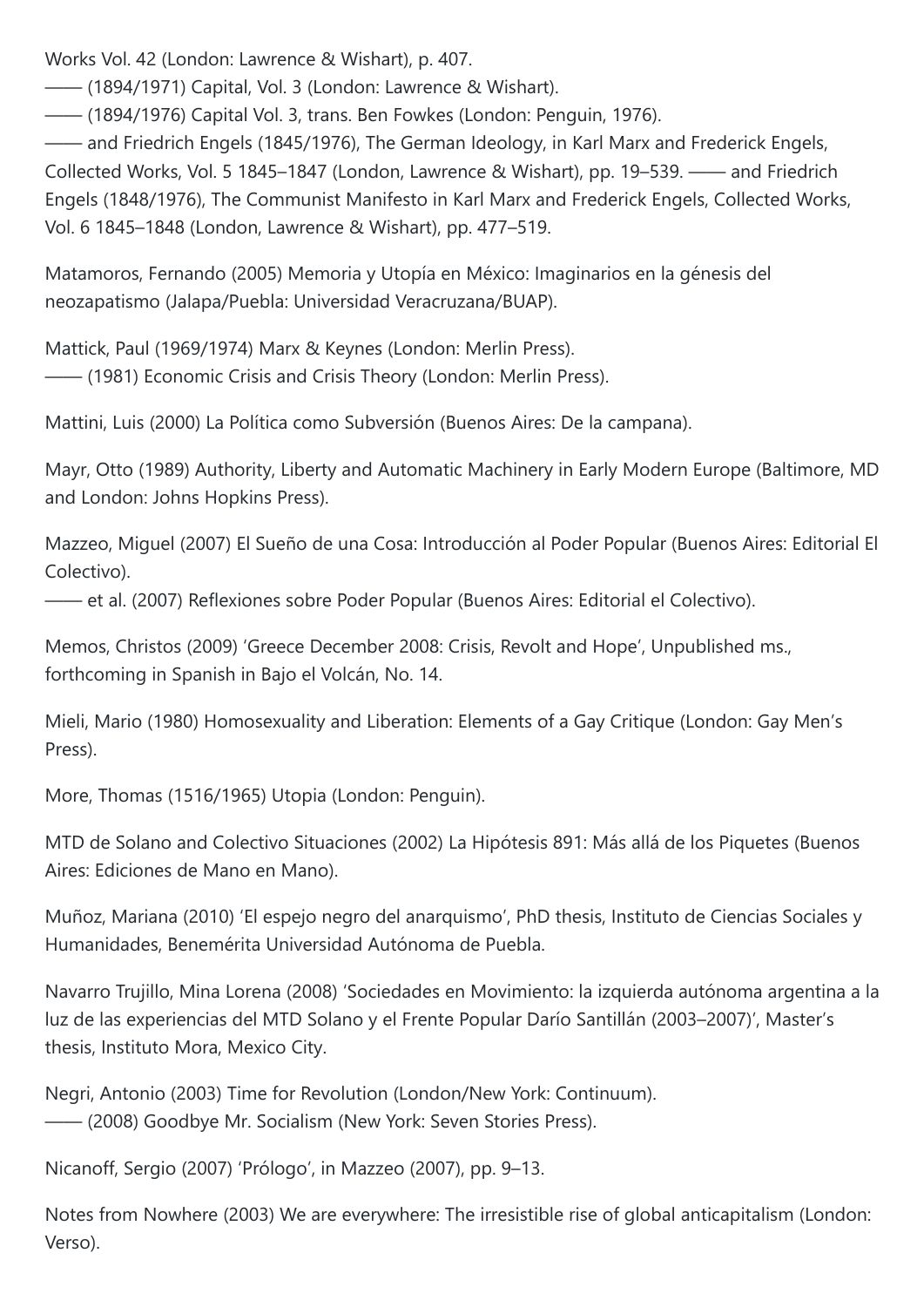Nunes, Rodrigo (2007) 'Nothing is what democracy looks like: Openness, Horizontality and the Movement of Movements', in Harvie et al. (2007), pp. 299–319.

## **O**

Olivera, Oscar and Tom Lewis (2004) Cochabamba! Water War in Bolivia (Cambridge, MA: South End Press).

Ouviña, Hernán (2002) 'Las Asambleas barriales: Apuntes a modo de hipótesis de trabajo', Bajo el Volcán, No. 5, pp. 59–72.

### **P**

Palmer, Bryan (2000) Cultures of Darkness: Night Travels in the Histories of Transgression (New York: Monthly Review Press).

Paoli, Guillaume (2002) Mehr Zuckerbrot, weniger Peitsche: Aufrufe, Manifeste und Faulheitspapiere der Glücklichen Arbeitslosen (Berlin: Tiamat).

Papadopoulos, Dimitris, Niamh Stephenson and Vassilis Tsianos (2008) Escape Routes: Control and Subversion in the 21st Century (London: Pluto).

Pashukanis, Evgeny (1924/2002) The General Theory of Law and Marxism (New Brunswick, NJ: Transaction).

Pieck Gochicoa, Enrique, Graciela Messina Raimondi and Colectivo Docente (2008) Nuestras Historias: el lugar del trabajo en las telesecundarias vinculadas con la comunidad (Mexico City: Universidad Iberoamericana).

Piercy, Marge (1976) Woman on the Edge of Time (New York: Alfred A. Knopf).

Pleyers, Geoffrey (2010) Alter-Globalization. Becoming Actor in the Global Age (Cambridge: Polity Press).

Poe, Edgar Allan (1842/2004) 'The Pit and the Pendulum', in Benjamin Fisher (ed.), The Essential Tales and Poems of Edgar Allan Poe (New York: Barnes & Noble), pp. 267–80.

Postone, Moishe (1996) Time, Labour, and Social Domination: A Reinterpretation of Marx's Critical Theory (Cambridge: Cambridge University Press).

—— (2003) 'Lukács and the Dialectical Critique of Capitalism', in R. Albritton and J. Simoulidis (eds), New Dialectics and Political Economy (Houndsmill, Basingstoke/New York: Palgrave Macmillan, 2003) [<http://home.comcast.net/~platypus1848/postone\\_lukacsdialecticalcritique2003.pdf](http://home.comcast.net/~platypus1848/postone_lukacsdialecticalcritique2003.pdf)>.

Rebón, Julián (2004) Desobedeciendo al Desempleo: La experiencia de las empresas recuperadas (Buenos Aires: Ediciones Picaso/ La Rosa Blindada).

—— (2007) La Empresa de la Autonomía: Trabajadores recuperando la Producción (Buenos Aires: Colectivo Ediciones/ Ediciones Picaso).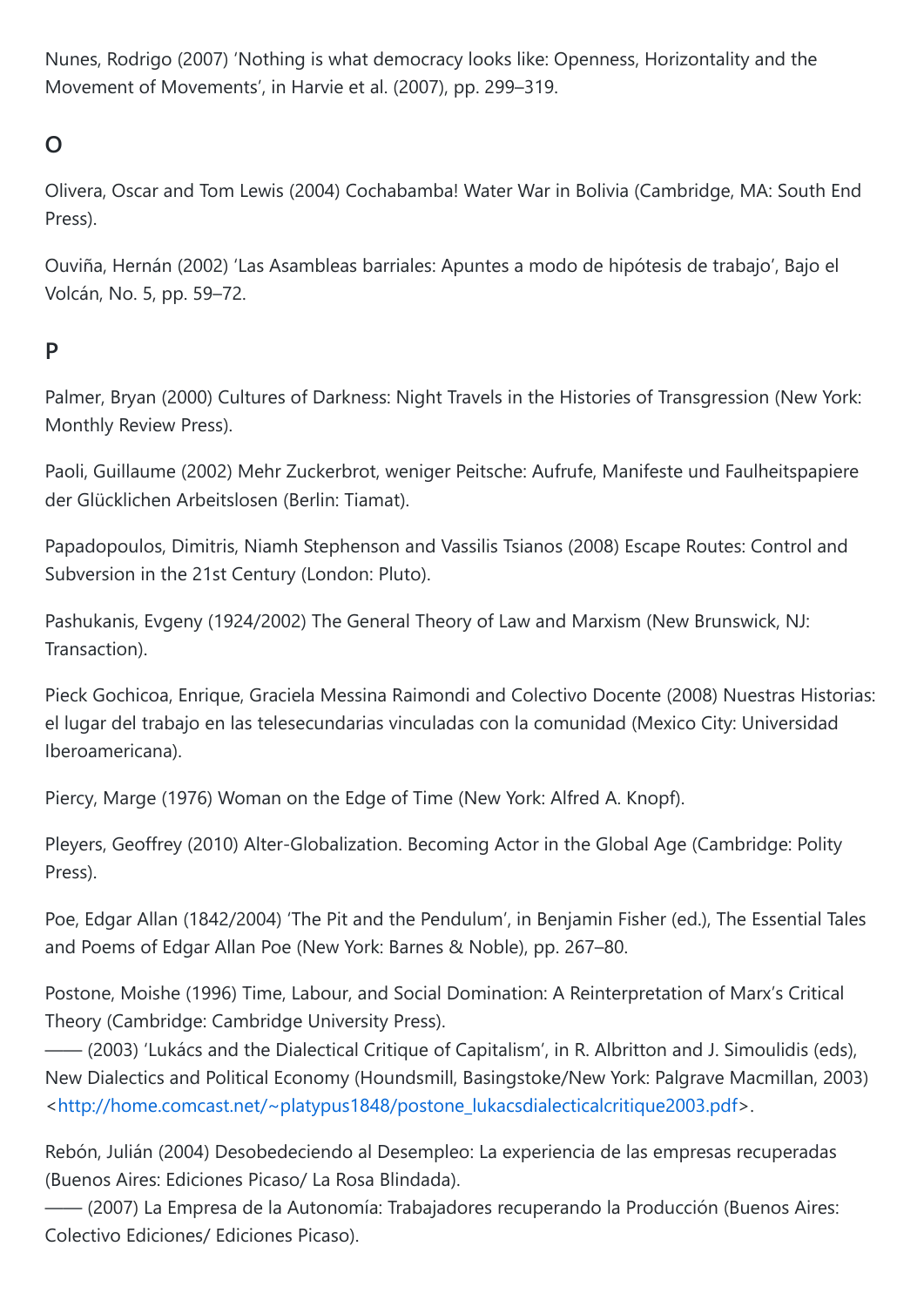REDaktion (Hg) (1997) Chiapas und die Internationale der Hoffnung (Köln: ISP).

Reithofer, Robert, Marusa Krese and Leo Kühberger (2007) Gegenwelten: Rassismus, Kapitalismus und soziale Ausgrenzung (Graz: Leykam).

Reitter, Karl (2004) 'Ein Popanz steht Kopf: Zu Postones Buch "Zeit, Arbeit und gesellschaftliche Herrschaft"', Grundrisse, No. 10, pp. 15–27.

—— (2007) 'Alfred Sohn-Rethel und die "erweiterte Warenanalyse"', Grundrisse, No. 23, pp. 20–27.

Roth, Karl Heinz (1974) Die 'andere' Arbeiterbewegung und die Entwicklung der kapitalistischen Repression von 1880 bis zur Gegenwart (Munich: Trikont Verlag).

Rubin, I.I. (1928/1972) Essays on Marx's Theory of Value (Detroit, MI: Black and Red, 1972).

Rushdie, Salman (2009) The Enchantress of Florence (New York: Random House).

## **S**

Sachs, Wolfgang (ed.) (1992) A Development Dictionary. A Guide to Knowledge as Power (London: Zed Books).

Sahlins, Marshal (1974/2004) Stone Age Economics (London: Routledge).

Salinari, Raffaele (2007) Il Gioco del Mondo: Scissione, insurrezione, ricongiungimento. Visioni de Reesistenza (Milan/Rome: Punto Rosso/Carta).

Salom, Gabriel (2009) 'La Digna Rabia de los Maestros', unpublished ms. <[www.tamachtini.org>](https://md2pdf.netlify.app/www.tamachtini.org).

Sandoval Rafael (2007) Formas de hacer política: Zapatismo urbano en Guadalajara, contradicciones y ambigüedades, PhD thesis, Instituto de Ciencias Sociales y Humanidades, Benemérita Universidad Autónoma de Puebla.

Sayer, Derek (1979) Marx's Method: Ideology, Science and Critique in Capital (Brighton: Harvester).

Schandl, Franz (2006) 'Maske und Charakter: Sprengversuche am bürgerlichen Subjekt', Krisis, No. 31, pp 124–72.

Scott, James (1990) Domination and the Arts of Resistance: Hidden Transcripts (New Haven, CT/London: Yale University Press)

—— (1998) Seeing like a State: How Certain Schemes to Improve the Human Condition Have Failed (New Haven, CT/London: Yale University Press).

Schwarzböck, S. (2008) Adorno y lo Político (Buenos Aires: Prometeo).

Sergi, Vittorio (2009) Il Vento dal Basso nel Messico della rivoluzione in corso (Catania: ed.it).

Shelley, Mary (1818/1985) Frankenstein (London: Penguin).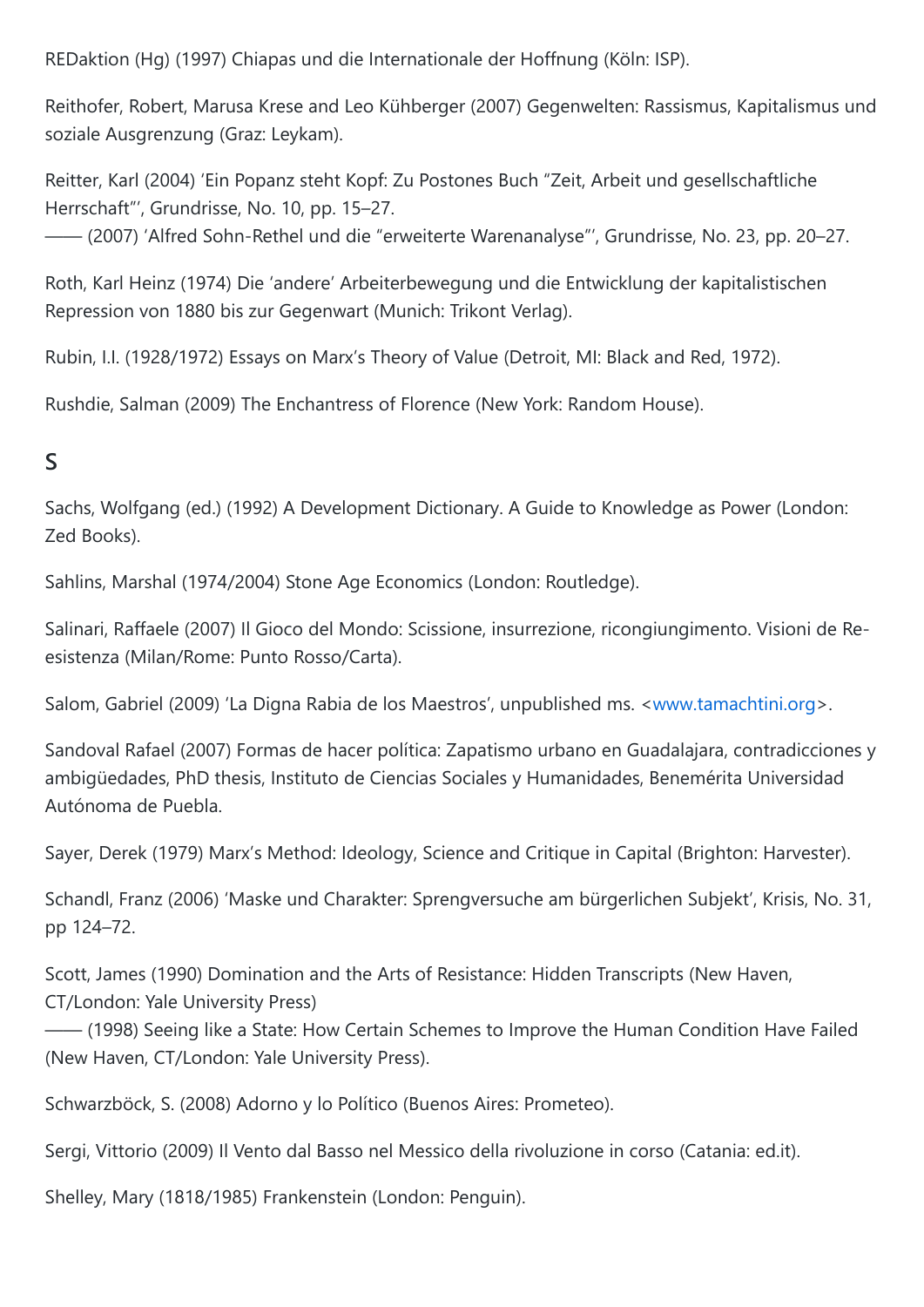Shukaitis, Stevphen (2009) 'Dancing amid the Flames: Imagination and Self- Organisation in a Minor Key', in Bonefeld (2009a), pp. 99–114.

Sitrin, Marina (2005) Horizontalidad: Voces de Poder Popular en Argentina (Buenos Aires: Chilavert). —— (2006) Horizontalism: Voices of Popular Power in Argentina (Oakland, CA and Edinburgh: AK Press).

Smith, Cyril (2005) Karl Marx and the Future of the Human (Lanham, MD/ Oxford: Lexington).

SNTE (Sindicato Nacional de Trabajadores en Educación) (2009) Antología, 6to Taller Nacional del Educador Popular etapa nacional: 13 al 17 de julio del 2009 (Mexico City: Comité Ejecutivo Nacional Democrático del SNTE).

Sohn-Rethel, Alfred (1978) Intellectual and Manual Labour (London: Macmillan).

Solnit, David (ed.) (2004) Globalise Liberation: How to Uproot the System and Build a Better World (San Francisco, CA: City Lights Books).

Solnit, Rebecca (2004) Hope in the Dark: Untold Histories, Wild Possibilities (New York: Nation Books). —— (2005) 'Standing on Top of Golden Hours: Civil Society's Emergencies and Emergences', unpublished ms. (later version published in Harper's Magazine (October 2005) as 'The uses of disaster: Notes on bad weather and good government'.)

—— (2009) A Paradise Built in Hell: The Extraordinary Communities that Arise in Disaster (New York: Viking). Stavridis, Stavros (2007) 'Spatialities of emancipation and the "city of thresholds"', Unpublished ms. (published in Spanish as 'Espacialidades de Emancipación y la "ciudad de los umbrales"', Bajo el Volcán, No. 11, pp. 117–24.

—— (2009) 'The December 2008 Youth Uprising in Athens: Glimpses of a Possible City of Thresholds', unpublished ms.

Stoetzler, Marcel (2009) 'Adorno, Non-identity, Sexuality', in Holloway, Matamoros and Tischler (2009), pp. 151–88.

Sullo, Pierluigi (ed) (2002) La Democrazia Posible: Il Cantiere del Nuovo Municipio e le nuove forme di partecipazione da Porto Alegre al Vecchio Continente (Naples: Intramoenia).

Sumburn, Paul (2007) 'A New Weather Front', Turbulence, No. 1, pp. 10–11.

#### **T**

Thompson, E.P. (1967) 'Time, Work Discipline and Industrial Capitalism', Past and Present, No. 38, pp. 56–97.

Thwaites Rey, Mabel (2004) La autonomía como búsqueda, el Estado como contradicción (Buenos Aires: Prometeo).

Ticktin, Hillel (2008) 'The Theory of Decline and Capital', Labor Tribune [<http://www.labortribune.net/ArticleHolder/TicktinDeclinept1/tabid/64/Default.aspx>](http://www.labortribune.net/ArticleHolder/TicktinDeclinept1/tabid/64/Default.aspx).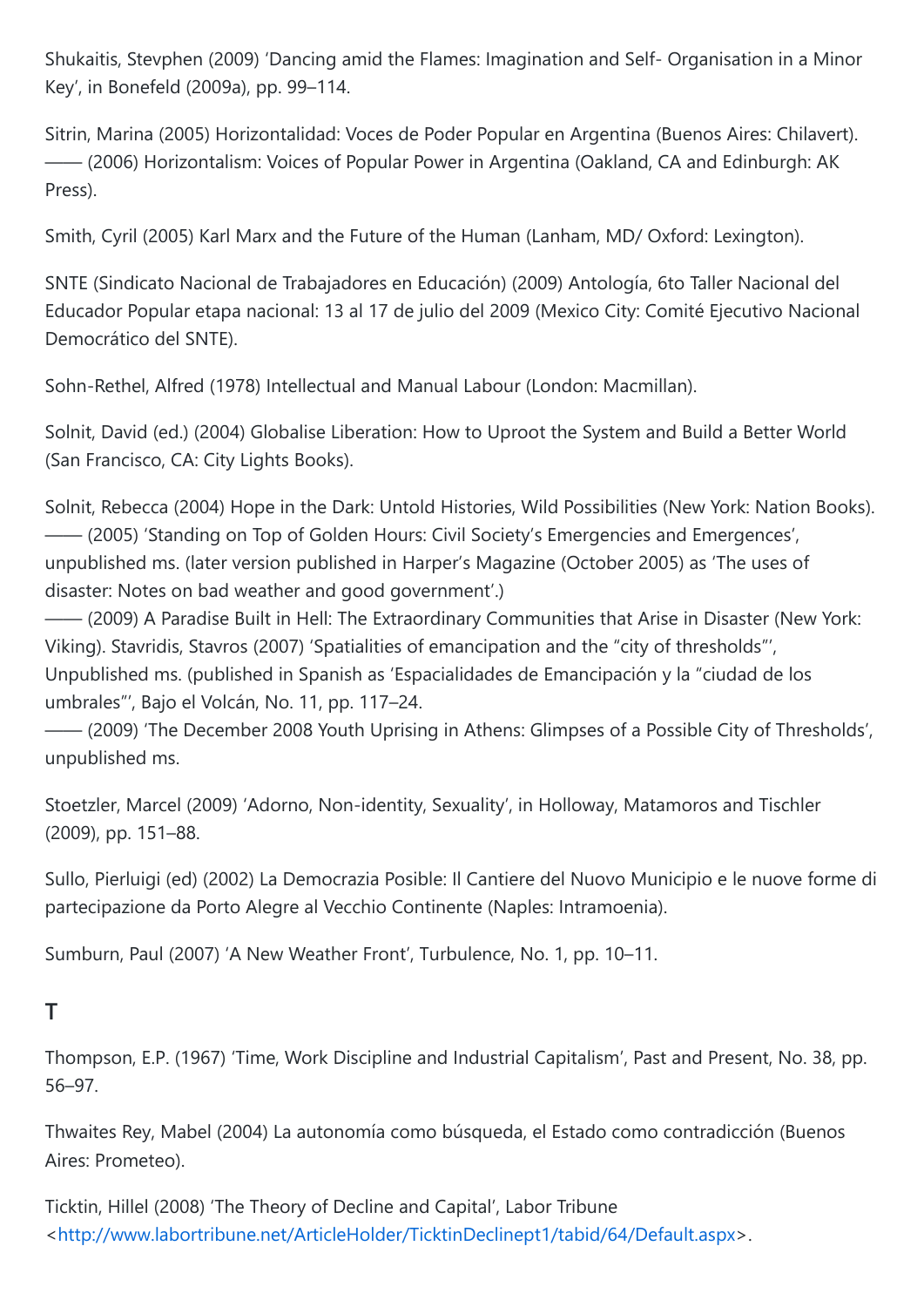Tischler, Sergio (2005a) Memoria, Tiempo y Sujeto (Guatemala/Puebla: F&G Editores/Instituto de Ciencias Sociales y Humanidades de la BUAP).

—— (2005b) 'Time of Reification and Time of Insubordination. Some Notes', in Bonefeld and Psychopedis (2005).

—— (2008a) Tiempo y Emancipación: Mijaíl Bajtí y Walter Benjamin en la Selva Lacandona (Guatemala: F&G Editores).

—— (2008b) 'La forma nacional-popular y el zapatismo: "nosotros" no es el pueblo', in Holloway, Matamoros and Tischler (2008), pp. 72–5.

—— (2009a) 'Adorno, the Conceptual Prison of the Subject, Political Fetishism and Class Struggle', in Holloway, Matamoros and Tischler (2009), pp. 103–21.

—— (2009b) Imagen y dialéctica: Mario Payeras y los interiores de una constelación revolucionaria (Guatemala: FyG Editores).

Trapese Collective (ed.) (2007) Do it Yourself: A Handbook for Changing the World (London: Pluto).

Trenkle, Norbert (2007) 'Die Krise der abstrakten Arbeit ist die Krise des Kapitalismus' Referat für die Tagung, 'Die Krise der abstrakten Arbeit', Buenos Aires, 5–7 November, Unpublished ms.

Trott, Ben (2007) 'Gleneagles, Activism and ordinary Rebelliousness', in Harvie et al. (2007), pp. 213– 33. Turbulence (2008) 'Introduction: Present Tense, Future Conditional', Turbulence (Leeds), No. 4, p. 3 [<http://turbulence.org.uk](http://turbulence.org.uk/)>.

### **U**

United Colours of Resistance (2007) 'Black Block', in Voices of Resistance from Occupied London, No. 2 (Autumn), pp. 38–41 <[http://www.occupiedlondon.org/issuetwo>](http://www.occupiedlondon.org/issuetwo).

#### **V**

Vaneigem, Raoul (1967/1994) The Revolution of Everyday Life (London: Rebel Press/Left Bank Books). —— (as J.-F. Dupuis) (1977/1999) A Cavalier History of Surrealism (Edinburgh/ London/San Francisco, CA: AK Press).

—— (2006) 'Llamado de un Partisano de la Autonomía individual y colectiva', La Jornada 11 November.

—— (2008) 'Homenaje a Andrés Aubry', La Jornada, 2 January 2008.

Virno, Paolo (2004) A Grammar of the Multitude (Los Angeles, CA/New York: Semiotext(e)).

#### **W**

Wainwright, Hilary (2003) Reclaim the State: Experiments in Popular Democracy (London: Verso).

Wilding, Adrian (1995) 'The Complicity of Posthistory', in Bonefeld, Gunn, Holloway and Psychopedis (eds) (1995), pp. 140–54.

—— (2008) 'Ideas for a Critical Theory of Nature', Capitalism Nature Socialism, Vol. 19, No. 4, pp. 48– 67.